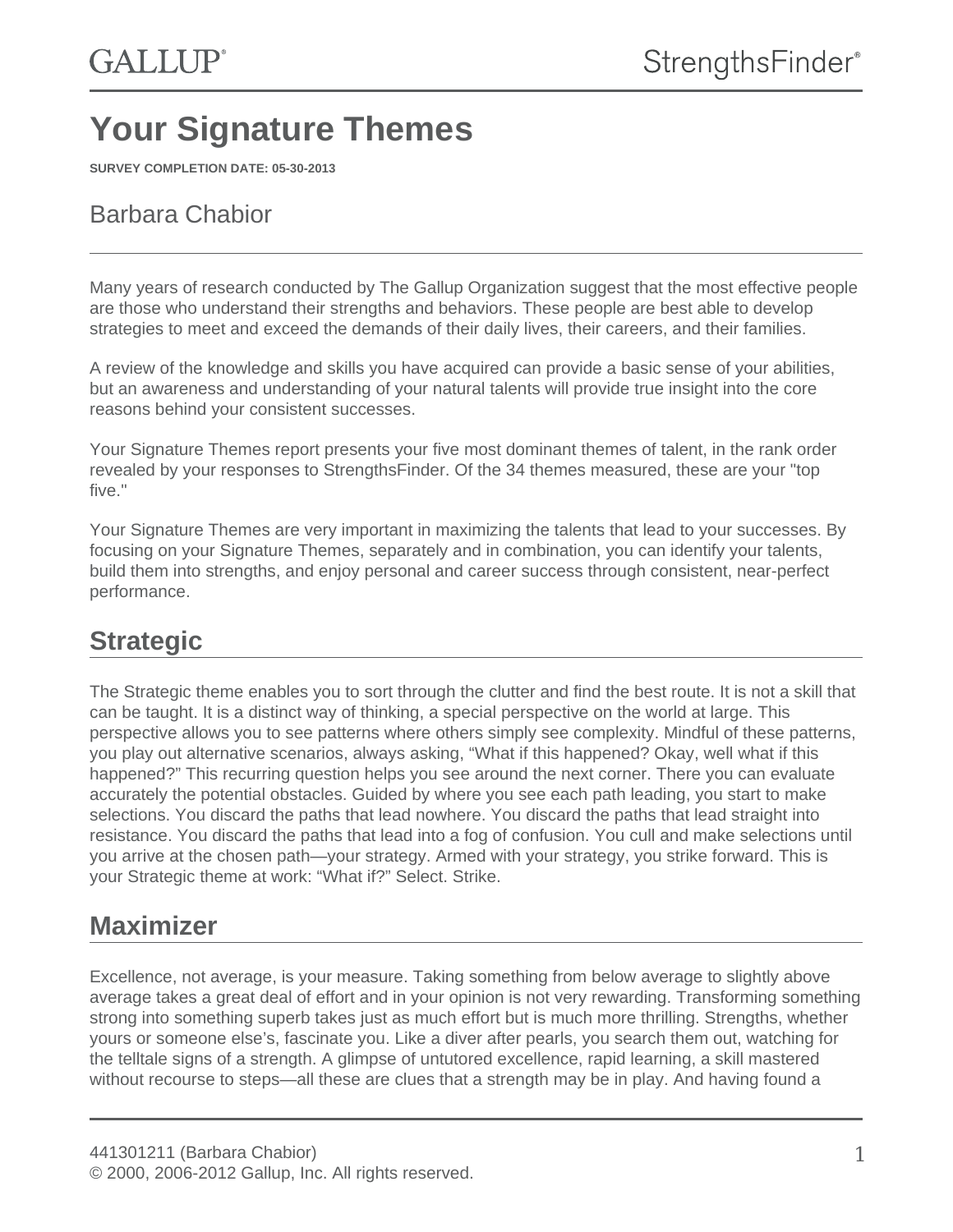strength, you feel compelled to nurture it, refine it, and stretch it toward excellence. You polish the pearl until it shines. This natural sorting of strengths means that others see you as discriminating. You choose to spend time with people who appreciate your particular strengths. Likewise, you are attracted to others who seem to have found and cultivated their own strengths. You tend to avoid those who want to fix you and make you well rounded. You don't want to spend your life bemoaning what you lack. Rather, you want to capitalize on the gifts with which you are blessed. It's more fun. It's more productive. And, counterintuitively, it is more demanding.

# **Futuristic**

"Wouldn't it be great if . . ." You are the kind of person who loves to peer over the horizon. The future fascinates you. As if it were projected on the wall, you see in detail what the future might hold, and this detailed picture keeps pulling you forward, into tomorrow. While the exact content of the picture will depend on your other strengths and interests—a better product, a better team, a better life, or a better world—it will always be inspirational to you. You are a dreamer who sees visions of what could be and who cherishes those visions. When the present proves too frustrating and the people around you too pragmatic, you conjure up your visions of the future and they energize you. They can energize others, too. In fact, very often people look to you to describe your visions of the future. They want a picture that can raise their sights and thereby their spirits. You can paint it for them. Practice. Choose your words carefully. Make the picture as vivid as possible. People will want to latch on to the hope you bring.

#### **Connectedness**

Things happen for a reason. You are sure of it. You are sure of it because in your soul you know that we are all connected. Yes, we are individuals, responsible for our own judgments and in possession of our own free will, but nonetheless we are part of something larger. Some may call it the collective unconscious. Others may label it spirit or life force. But whatever your word of choice, you gain confidence from knowing that we are not isolated from one another or from the earth and the life on it. This feeling of Connectedness implies certain responsibilities. If we are all part of a larger picture, then we must not harm others because we will be harming ourselves. We must not exploit because we will be exploiting ourselves. Your awareness of these responsibilities creates your value system. You are considerate, caring, and accepting. Certain of the unity of humankind, you are a bridge builder for people of different cultures. Sensitive to the invisible hand, you can give others comfort that there is a purpose beyond our humdrum lives. The exact articles of your faith will depend on your upbringing and your culture, but your faith is strong. It sustains you and your close friends in the face of life's mysteries.

## **Learner**

You love to learn. The subject matter that interests you most will be determined by your other themes and experiences, but whatever the subject, you will always be drawn to the process of learning. The process, more than the content or the result, is especially exciting for you. You are energized by the steady and deliberate journey from ignorance to competence. The thrill of the first few facts, the early efforts to recite or practice what you have learned, the growing confidence of a skill mastered—this is